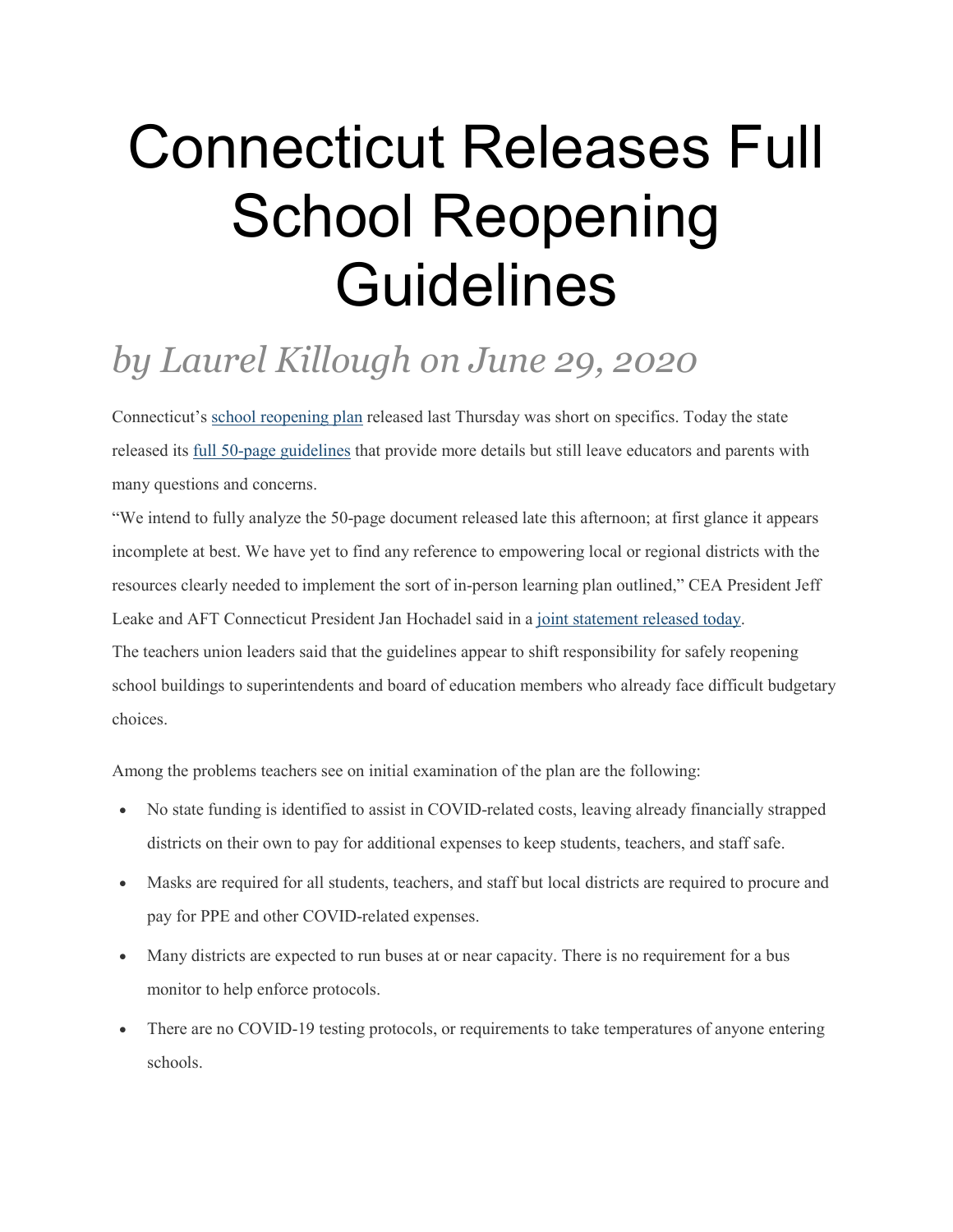• The social distancing benchmark of six feet is not required, and is only a guideline if and when it is feasible.

Districts are expected to submit a plan following the state's [reopening](https://portal.ct.gov/-/media/SDE/COVID-19/Reopening_Template.pdf) template by July 24 but the plans do not have to be approved by the state—one of the many ways in which these guidelines could exacerbate disparities between districts. Only certain aspects of the guidelines are required of districts; other points, labeled guidance, are considered best practices by the State Department of Education (SDE) but are not required, meaning that all schools, especially those without sufficient resources, may fail to implement much of this guidance. Among the measures labeled as guidance include access to handwashing stations for every classroom cohort, designating an isolation room for any student who is suspected of contracting COVID-19, and providing back-up masks to students who board a bus without one.

"The lack of equity in this guideline is astounding," Leake and Hochadel wrote. "The reality is that some districts have adequate resources for the kind of plan outlined here; those in high-needs communities do not."

It is a requirement that districts provide families who so choose, for any reason, with the ability to engage in remote learning. The SDE recommends that districts consider how retired teachers and/or teachers who identify as high risk may support students engaged in remote learning.

At a press conference today, Education Commissioner Miguel Cardona said that the SDE wants to give districts the opportunity to accommodate staff with higher risk factors as best they can. "We're going to try to engage with our teachers and district leaders to try to find possible solutions to this," he said. "It's a challenge that we recognize, but we know that to open schools we have to look at a lot of things for which there are no quick answers."

One of the first steps the SDE is asking districts to take is to send out a survey to families and staff members to determine how many children and educators are likely to return in the fall, as well as whether families plan to transport their children or will rely on school buses.

The plan calls on districts to limit the sharing of materials between students and increase the frequency of cleaning and disinfecting many surfaces, additional measures that will drive up costs for districts.